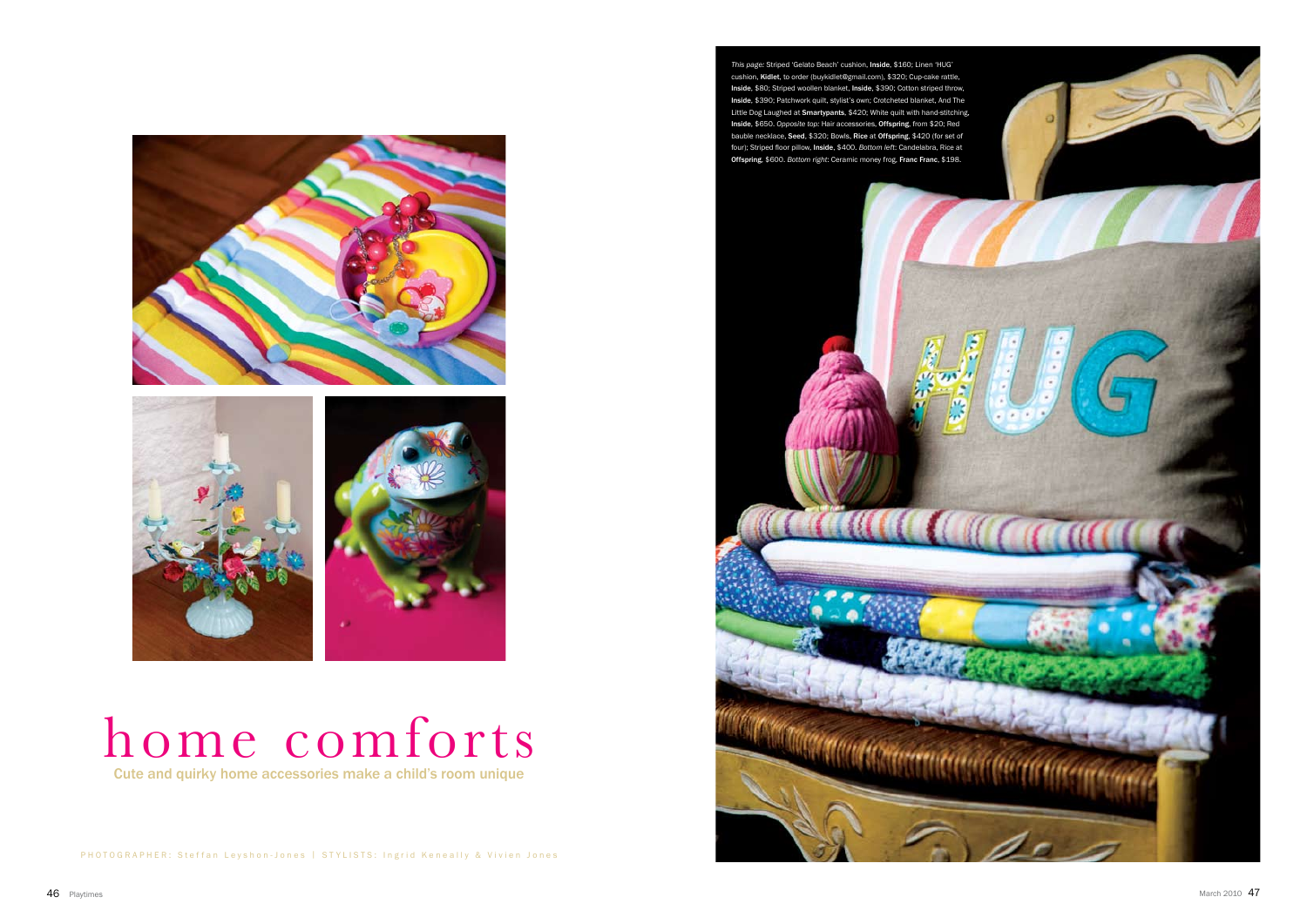





*Opposite*: Paper-maché mask, Pottinger Street, \$98; Red and white striped dog, Anne-Claire Petit at Offspring, \$320; Wooden rocket, Seed, \$225; Etch-a-sketch, Seed, \$100; Selection of Dr Seuss books, Bookazine, from \$180; Minnen children's chair, Ikea, \$129.90; Globe, Dymocks, from \$180; Pirate suitcase, Seed, \$190. *Top*: Set of pirate skittles, Offspring, \$260. *Above left*: Hot air balloon, Offspring, \$450. *Above right:* Minnen children's chair, Ikea, \$129.90; Linen elephant, Seed, \$190.